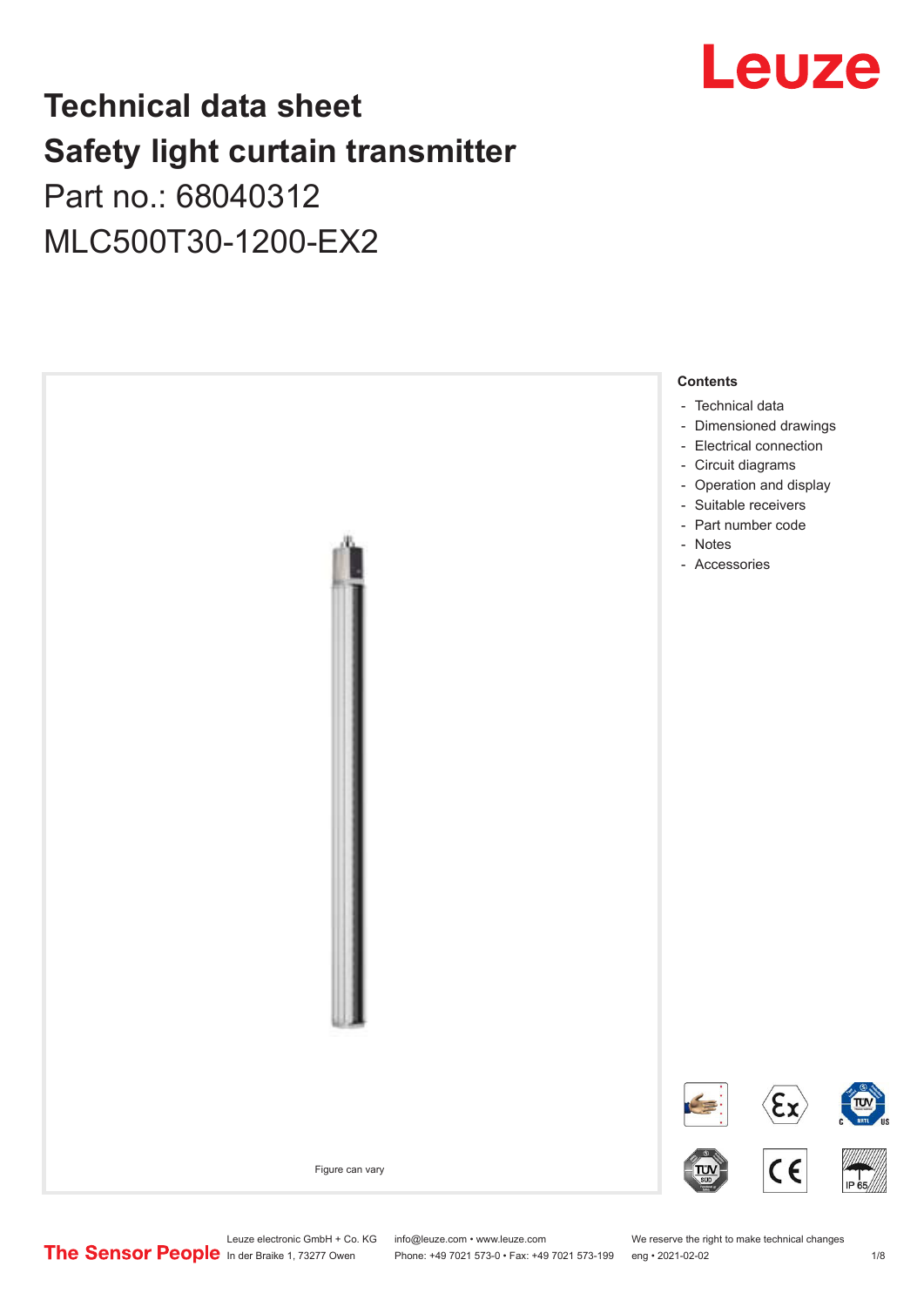# <span id="page-1-0"></span>**Technical data**

#### **Basic data**

| <b>Series</b>    | <b>MLC 500</b>         |
|------------------|------------------------|
| Device type      | Transmitter            |
| Contains         | 2x BT-NC sliding block |
| Application      | Hand protection        |
| <b>Functions</b> |                        |

**Functions** Range reduction

Transmission channel changeover

#### **Characteristic parameters**

| Type                 | 4. IEC/EN 61496          |
|----------------------|--------------------------|
| SIL                  | 3. IEC 61508             |
| <b>SILCL</b>         | 3. IEC/EN 62061          |
| Mission time $T_{M}$ | 20 years, EN ISO 13849-1 |

#### **Protective field data**

**Resolution** 30 mm **Protective field height** 1,200 mm **Operating range** 0 ... 10 m

#### **Optical data**

| Synchronization                 | Optical between transmitter and receiver     |
|---------------------------------|----------------------------------------------|
| <b>Light source</b>             | LED, Infrared                                |
| <b>LED light wavelength</b>     | 940 nm                                       |
| <b>Transmitted-signal shape</b> | Pulsed                                       |
| LED risk group                  | Exempt group (in acc. with EN<br>62471:2008) |

#### **Electrical data**

| Protective circuit                 |                               | Overvoltage protection  |
|------------------------------------|-------------------------------|-------------------------|
|                                    |                               | Short circuit protected |
|                                    |                               |                         |
|                                    | Performance data              |                         |
|                                    | Supply voltage U <sub>B</sub> | 24 V, DC, -20  20 %     |
|                                    | Current consumption, max.     | 50 mA                   |
|                                    | <b>Fuse</b>                   | 2 A semi time-lag       |
|                                    |                               |                         |
|                                    | Inputs                        |                         |
| Number of digital switching inputs |                               | 1 Piece(s)              |
|                                    |                               |                         |
|                                    | <b>Switching inputs</b>       |                         |
|                                    | <b>Type</b>                   | Digital switching input |
|                                    | Switching voltage high, min.  | 18 V                    |
|                                    | Switching voltage low, max.   | 2.5V                    |
|                                    | Switching voltage, typ.       | 22.5 V                  |
|                                    | <b>Voltage type</b>           | <b>DC</b>               |
|                                    |                               |                         |
|                                    | <b>Connection</b>             |                         |
| <b>Number of connections</b>       |                               | 1 Piece(s)              |
|                                    |                               |                         |
|                                    | <b>Connection 1</b>           |                         |

| <b>Function</b>           | Machine interface |
|---------------------------|-------------------|
| <b>Type of connection</b> | Connector         |
| <b>Thread size</b>        | M <sub>12</sub>   |
| <b>Material</b>           | Metal             |
| No. of pins               | $5$ -pin          |

|                          | <b>Cable properties</b>                       |                              |
|--------------------------|-----------------------------------------------|------------------------------|
|                          | Permissible conductor cross<br>section, typ.  | $0.25$ mm <sup>2</sup>       |
|                          | Length of connection cable, max.              | $100 \text{ m}$              |
|                          | Permissible cable resistance to<br>load, max. | $200 \Omega$                 |
|                          | <b>Mechanical data</b>                        |                              |
|                          | Dimension (W x H x L)                         | 30.7 mm x 1,266 mm x 40.3 mm |
|                          | <b>Housing material</b>                       | Metal                        |
|                          | <b>Metal housing</b>                          | Aluminum                     |
|                          | Lens cover material                           | Plastic/PC                   |
|                          | <b>Material of end caps</b>                   | Diecast zinc                 |
| Net weight               |                                               | 1,350q                       |
|                          | <b>Housing color</b>                          | Silver                       |
| <b>Type of fastening</b> |                                               | Groove mounting              |
|                          |                                               | Mounting bracket             |
|                          |                                               | Mounting on Device Column    |
|                          |                                               | Swivel mount                 |
|                          | <b>Operation and display</b>                  |                              |
|                          | Type of display                               | I FD                         |
|                          | <b>Number of LEDs</b>                         | 2 Piece(s)                   |
|                          | <b>Environmental data</b>                     |                              |
|                          | Ambient temperature, operation                | 055 °C                       |
|                          | Ambient temperature, storage                  | -30  70 °C                   |

#### **Permissible surface temperature** T<85° (T4) °C

**Ex specification**

# **Ignition protection type** "nA" non-sparking "tc" protection through housing

3G

22

**Relative humidity (non-condensing)** 0 ... 95 %

**Ex device category** 3D

**Ex-zone** 2

**Ex device group II** 

#### **Certifications**

| Degree of protection        | IP 65               |
|-----------------------------|---------------------|
| <b>Protection class</b>     | Ш                   |
| <b>Certifications</b>       | c TÜV NRTL US       |
|                             | <b>TÜV Süd</b>      |
| <b>Vibration resistance</b> | $50 \text{ m/s}^2$  |
| <b>Shock resistance</b>     | $100 \text{ m/s}^2$ |
| <b>US patents</b>           | US 6,418,546 B      |
|                             |                     |

#### **Classification**

| <b>Customs tariff number</b> | 85365019 |
|------------------------------|----------|
| eCl@ss 5.1.4                 | 27272704 |
| eCl@ss 8.0                   | 27272704 |
| eCl@ss 9.0                   | 27272704 |
| eCl@ss 10.0                  | 27272704 |
| eCl@ss 11.0                  | 27272704 |
| <b>ETIM 5.0</b>              | EC002549 |
| <b>ETIM 6.0</b>              | EC002549 |
| <b>ETIM 7.0</b>              | EC002549 |

Leuze electronic GmbH + Co. KG info@leuze.com • www.leuze.com We reserve the right to make technical changes<br>
The Sensor People in der Braike 1, 73277 Owen Phone: +49 7021 573-0 • Fax: +49 7021 573-199 eng • 2021-02-02

Phone: +49 7021 573-0 • Fax: +49 7021 573-199 eng • 2021-02-02

# **AI17A**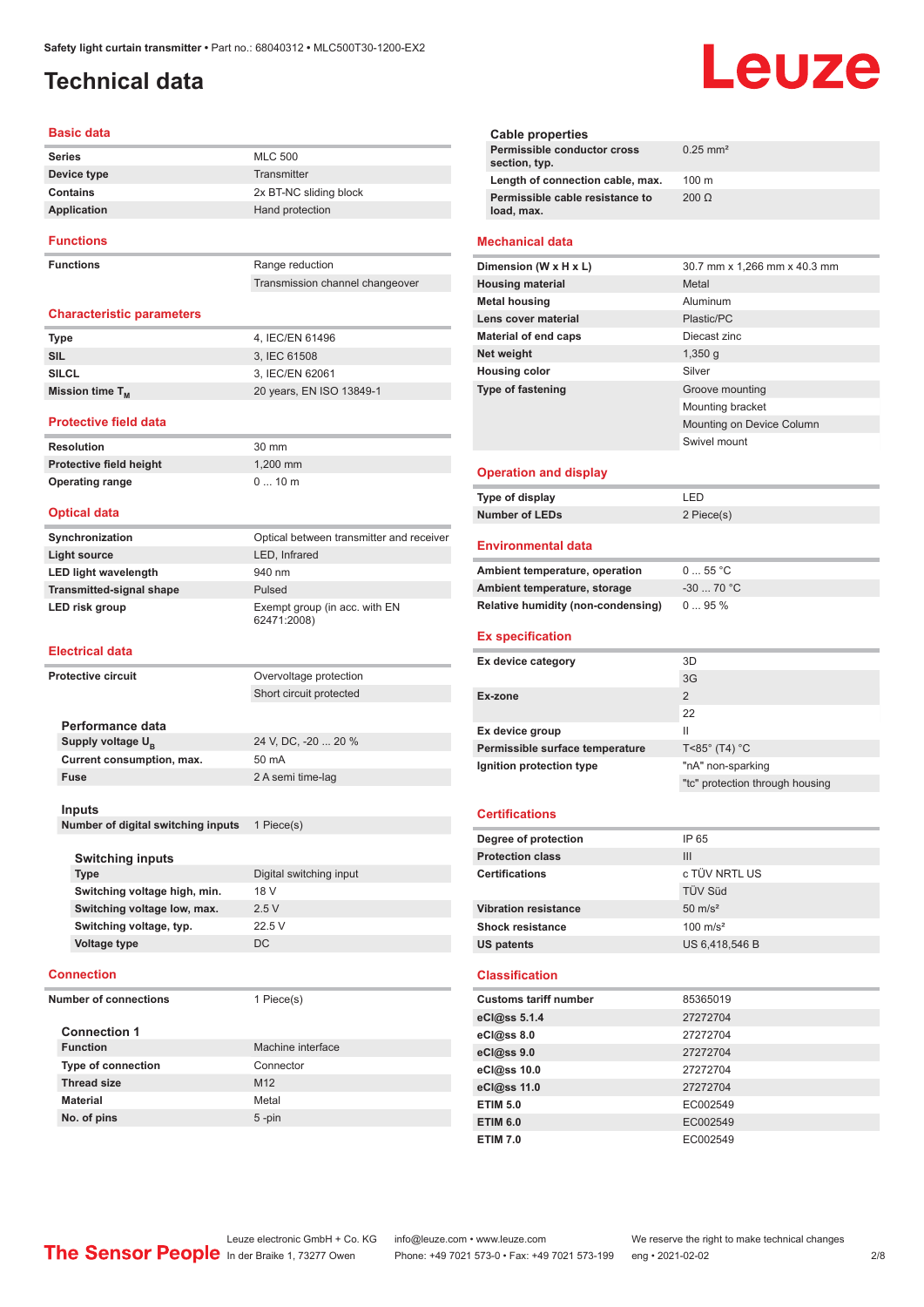# <span id="page-2-0"></span>**Dimensioned drawings**

Leuze

All dimensions in millimeters

Calculation of the effective protective field height  $H_{PFE} = H_{PFN} + B + C$ 



 $H<sub>PFE</sub>$  Effective protective field height = 1228 mm

 $H_{\text{PFN}}$  Nominal protective field height = 1200 mm<br>A Total height = 1266 mm

Total height = 1266 mm

B 19 mm

C 9 mm

 $R$  Effective protective field height  $H_{PFE}$  goes beyond the dimensions of the optics area to the outer borders of the circles labeled with R.

K-VM12-Ex interlocking guard



# **Electrical connection**

**Connection 1**

| <b>Function</b>          | Machine interface |
|--------------------------|-------------------|
| Type of connection       | Connector         |
| <b>Thread size</b>       | M12               |
| <b>Type</b>              | Male              |
| <b>Material</b>          | Metal             |
| No. of pins              | $5 - pin$         |
| Encoding                 | A-coded           |
| <b>Connector housing</b> | <b>FE/SHIELD</b>  |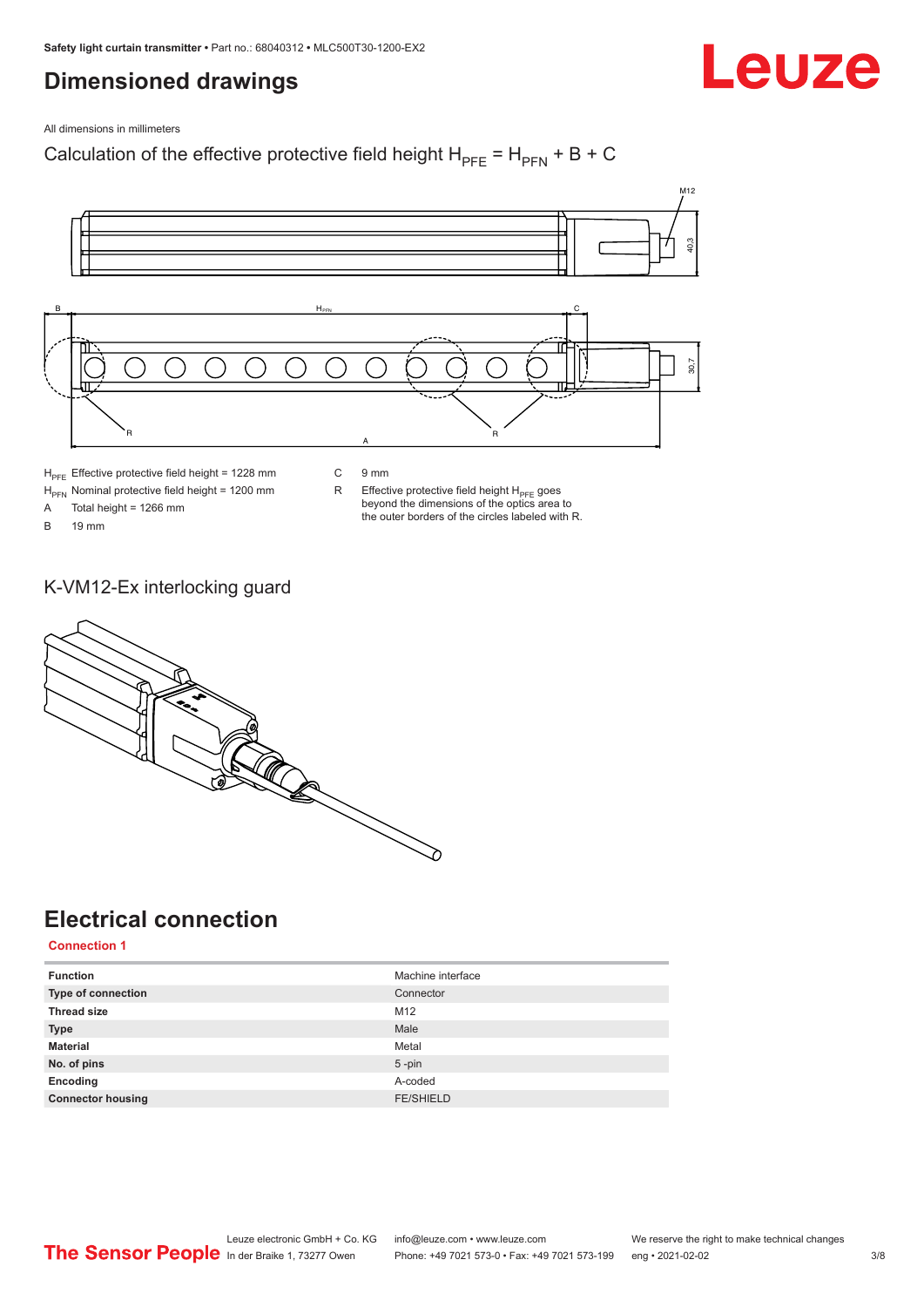# <span id="page-3-0"></span>**Electrical connection**

| Pin            | <b>Pin assignment</b> | <b>Conductor color</b> |                |
|----------------|-----------------------|------------------------|----------------|
|                | VIN1                  | <b>Brown</b>           |                |
| $\overline{2}$ | n.c.                  | White                  |                |
| 3              | VIN2                  | <b>Blue</b>            |                |
| $\overline{4}$ | <b>RNG</b>            | <b>Black</b>           | $\overline{E}$ |
| 5              | <b>FE/SHIELD</b>      | Gray                   |                |

# **Circuit diagrams**

Transmission channel C1, reduced range



### Transmission channel C1, standard range





- $3$  VIN2 = 0 V
- 4 RNG = 0 V or open

Leuze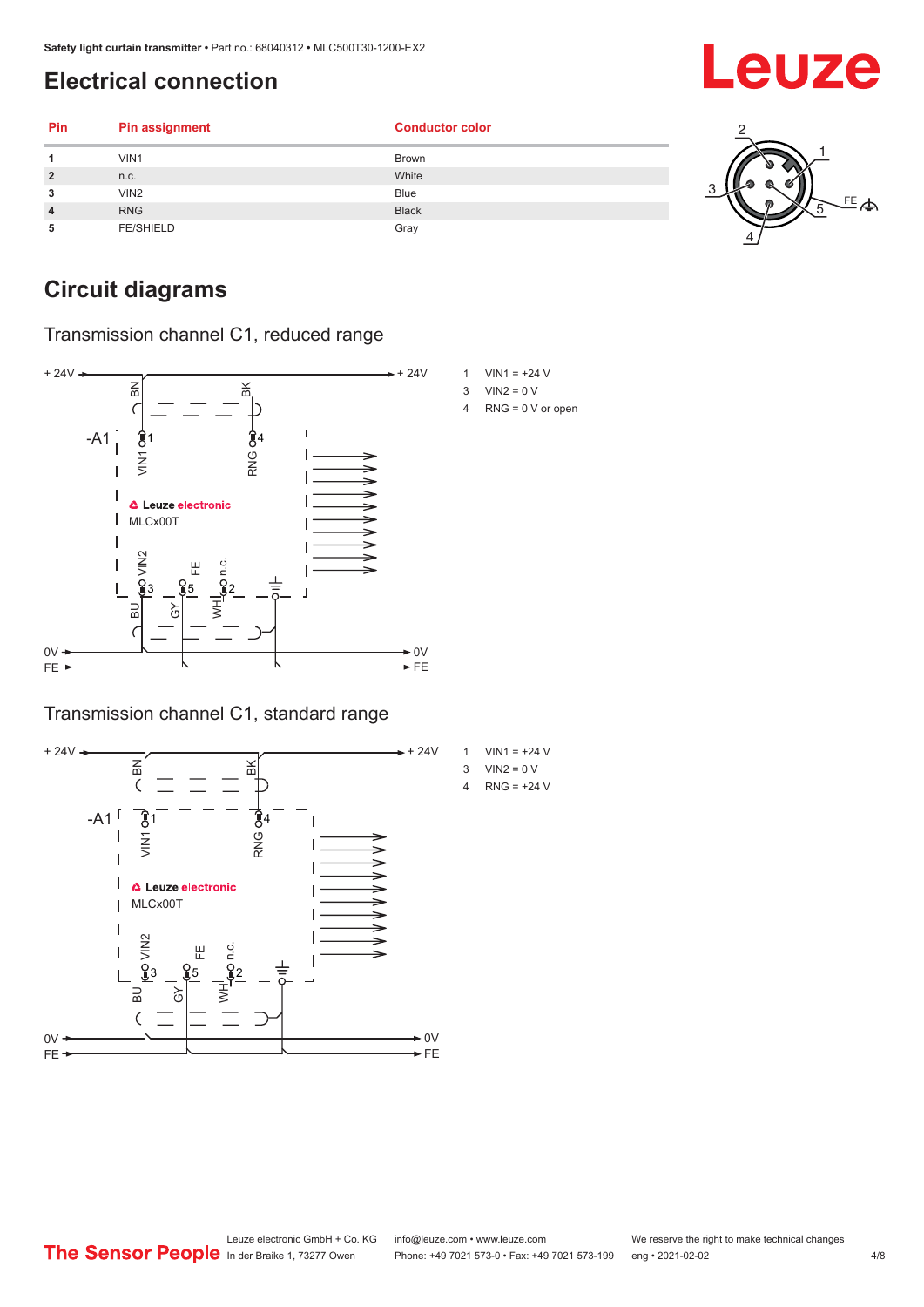# <span id="page-4-0"></span>**Circuit diagrams**

### Transmission channel C2, reduced range



### Transmission channel C2, standard range



# **Operation and display**

- 
- 4 RNG = 0 V or open

Leuze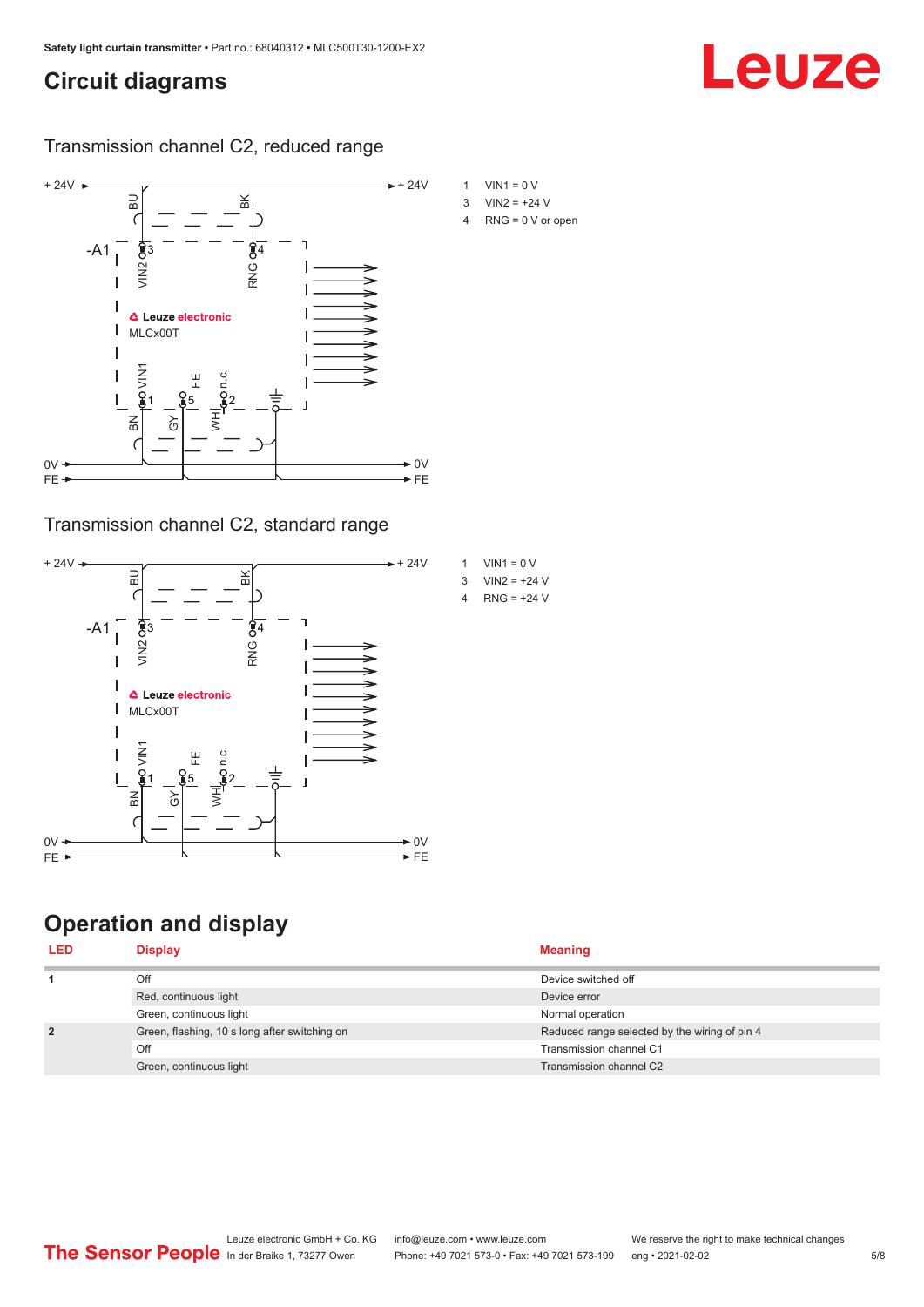# <span id="page-5-0"></span>**Suitable receivers**

# **Leuze**

| Part no. | <b>Designation</b>                 | <b>Article</b>                   | <b>Description</b>                                                                                                                                       |
|----------|------------------------------------|----------------------------------|----------------------------------------------------------------------------------------------------------------------------------------------------------|
| 68042312 | MLC520R30-1200-<br>EX <sub>2</sub> | Safety light curtain<br>receiver | Resolution: 30 mm<br>Protective field height: 1,200 mm<br>Response time: 12 ms<br>Connection: Connector, M12, Metal, 8-pin<br>Function package: Standard |

# **Part number code**

|            | Part designation: MLCxyy-za-hhhhei-ooo                                                                                                                                                                                                                                                      |  |  |  |  |
|------------|---------------------------------------------------------------------------------------------------------------------------------------------------------------------------------------------------------------------------------------------------------------------------------------------|--|--|--|--|
| <b>MLC</b> | <b>Safety light curtain</b>                                                                                                                                                                                                                                                                 |  |  |  |  |
| x          | <b>Series</b><br>3: MLC 300<br>5: MLC 500                                                                                                                                                                                                                                                   |  |  |  |  |
| уу         | <b>Function classes</b><br>00: transmitter<br>01: transmitter (AIDA)<br>02: transmitter with test input<br>10: basic receiver - automatic restart<br>11: basic receiver - automatic restart (AIDA)<br>20: standard receiver - EDM/RES selectable<br>30: extended receiver - blanking/muting |  |  |  |  |
| z          | Device type<br>T: transmitter<br>R: receiver                                                                                                                                                                                                                                                |  |  |  |  |
| a          | <b>Resolution</b><br>14: 14 mm<br>20:20 mm<br>30:30 mm<br>40:40 mm<br>90: 90 mm                                                                                                                                                                                                             |  |  |  |  |
| hhhh       | Protective field height<br>150  3000: from 150 mm to 3000 mm                                                                                                                                                                                                                                |  |  |  |  |
| e          | <b>Host/Guest (optional)</b><br>H: Host<br>MG: Middle Guest<br>G: Guest                                                                                                                                                                                                                     |  |  |  |  |
| j.         | Interface (optional)<br>/A: AS-i                                                                                                                                                                                                                                                            |  |  |  |  |
| 000        | Option<br>/V: high Vibration-proof<br>EX2: explosion protection (zones 2 + 22)<br>SPG: Smart Process Gating                                                                                                                                                                                 |  |  |  |  |
|            | <b>Note</b>                                                                                                                                                                                                                                                                                 |  |  |  |  |
| $\bullet$  | $\&$ A list with all available device types can be found on the Leuze website at www.leuze.com.                                                                                                                                                                                             |  |  |  |  |

## **Notes**

| Observe intended use!                                                                                                                |
|--------------------------------------------------------------------------------------------------------------------------------------|
| $\&$ The product may only be put into operation by competent persons.<br>§ Only use the product in accordance with its intended use. |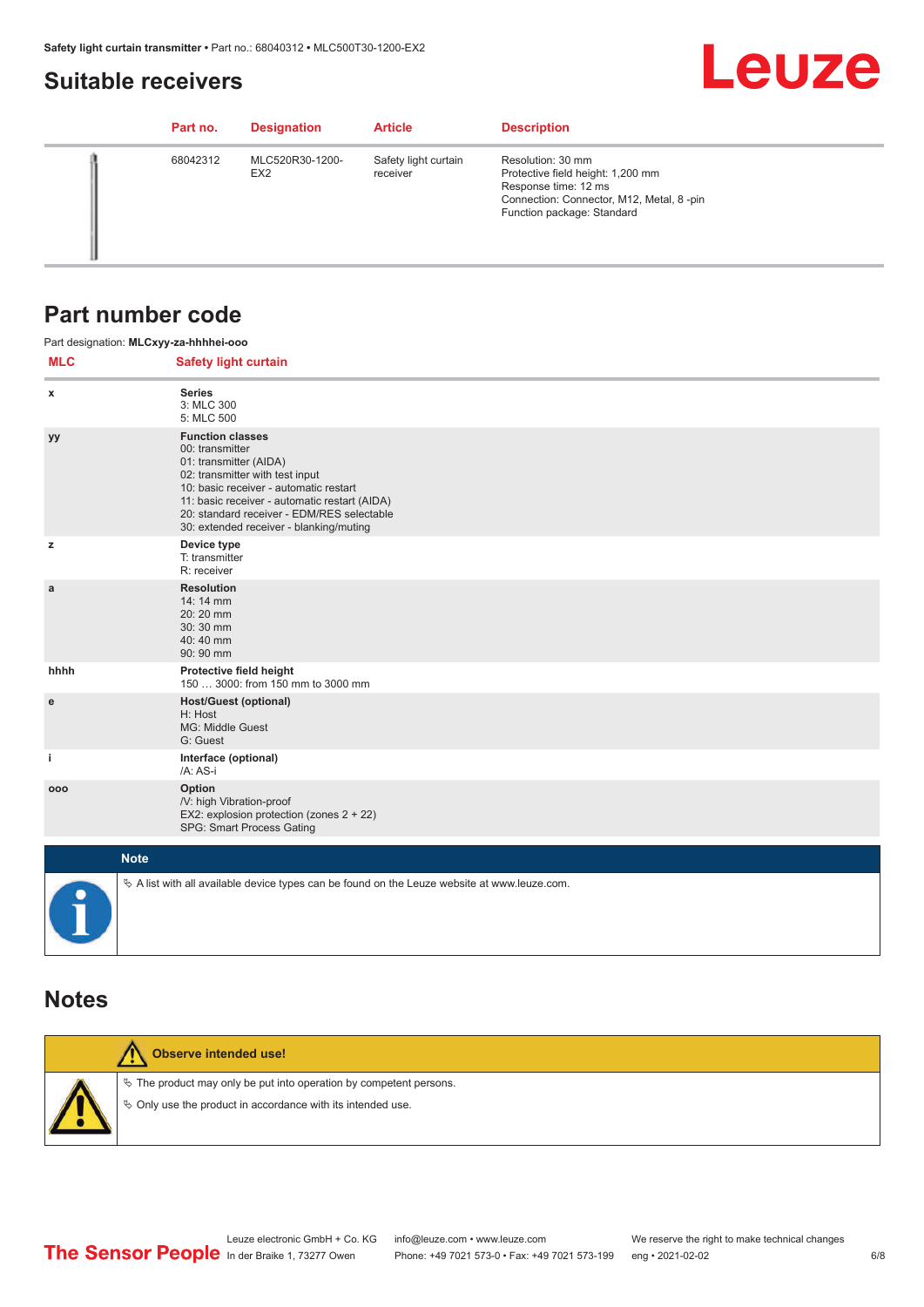# **Accessories**



# Connection technology - Connection cables

|                      | Part no. | <b>Designation</b> | <b>Article</b>   | <b>Description</b>                                                                                                                                          |
|----------------------|----------|--------------------|------------------|-------------------------------------------------------------------------------------------------------------------------------------------------------------|
| ▤<br><b>VII</b><br>₽ | 50133860 | KD S-M12-5A-P1-050 | Connection cable | Connection 1: Connector, M12, Axial, Female, A-coded, 5-pin<br>Connection 2: Open end<br>Shielded: Yes<br>Cable length: 5,000 mm<br>Sheathing material: PUR |

# Mounting technology - Swivel mounts

| Part no. | <b>Designation</b> | <b>Article</b>       | <b>Description</b>                                                                                                                                          |
|----------|--------------------|----------------------|-------------------------------------------------------------------------------------------------------------------------------------------------------------|
| 429393   | BT-2HF             | Mounting bracket set | Fastening, at system: Through-hole mounting<br>Mounting bracket, at device: Clampable<br>Type of mounting device: Turning, 360°<br>Material: Metal, Plastic |

# Alignment aids

| Part no. | <b>Designation</b> | <b>Article</b> | <b>Description</b>        |
|----------|--------------------|----------------|---------------------------|
| 520101   | AC-ALM-M           | Alignment aid  | Housing material: Plastic |

## **General**

|       | Part no. | <b>Designation</b> | <b>Article</b>        | <b>Description</b>            |
|-------|----------|--------------------|-----------------------|-------------------------------|
| ATELL | 50109217 | K-V M12-Ex         | Safety locking device | Housing material: Plastic, PA |

# Services

| Part no. | <b>Designation</b> | <b>Article</b>                               | <b>Description</b>                                                                                                                                                                                                                                                                                                                                                                                                                                                                                      |
|----------|--------------------|----------------------------------------------|---------------------------------------------------------------------------------------------------------------------------------------------------------------------------------------------------------------------------------------------------------------------------------------------------------------------------------------------------------------------------------------------------------------------------------------------------------------------------------------------------------|
| S981050  | CS40-I-140         | Safety inspection<br>"Safety light barriers" | Details: Checking of a safety light barrier application in accordance with<br>current standards and guidelines. Inclusion of the device and machine data in<br>a database, production of a test log per application.<br>Conditions: It must be possible to stop the machine, support provided by<br>customer's employees and access to the machine for Leuze employees must<br>be ensured.<br>Restrictions: Travel costs and accommodation expenses charged separately<br>and according to expenditure. |
| S981046  | CS40-S-140         | Start-up support                             | Details: For safety devices including stopping time measurement and initial<br>inspection.<br>Conditions: Devices and connection cables are already mounted, price not<br>including travel costs and, if applicable, accommodation expenses.<br>Restrictions: Max. 2 h., no mechanical (mounting) and electrical (wiring) work<br>performed, no changes (attachments, wiring, programming) to third-party<br>components in the nearby environment.                                                      |